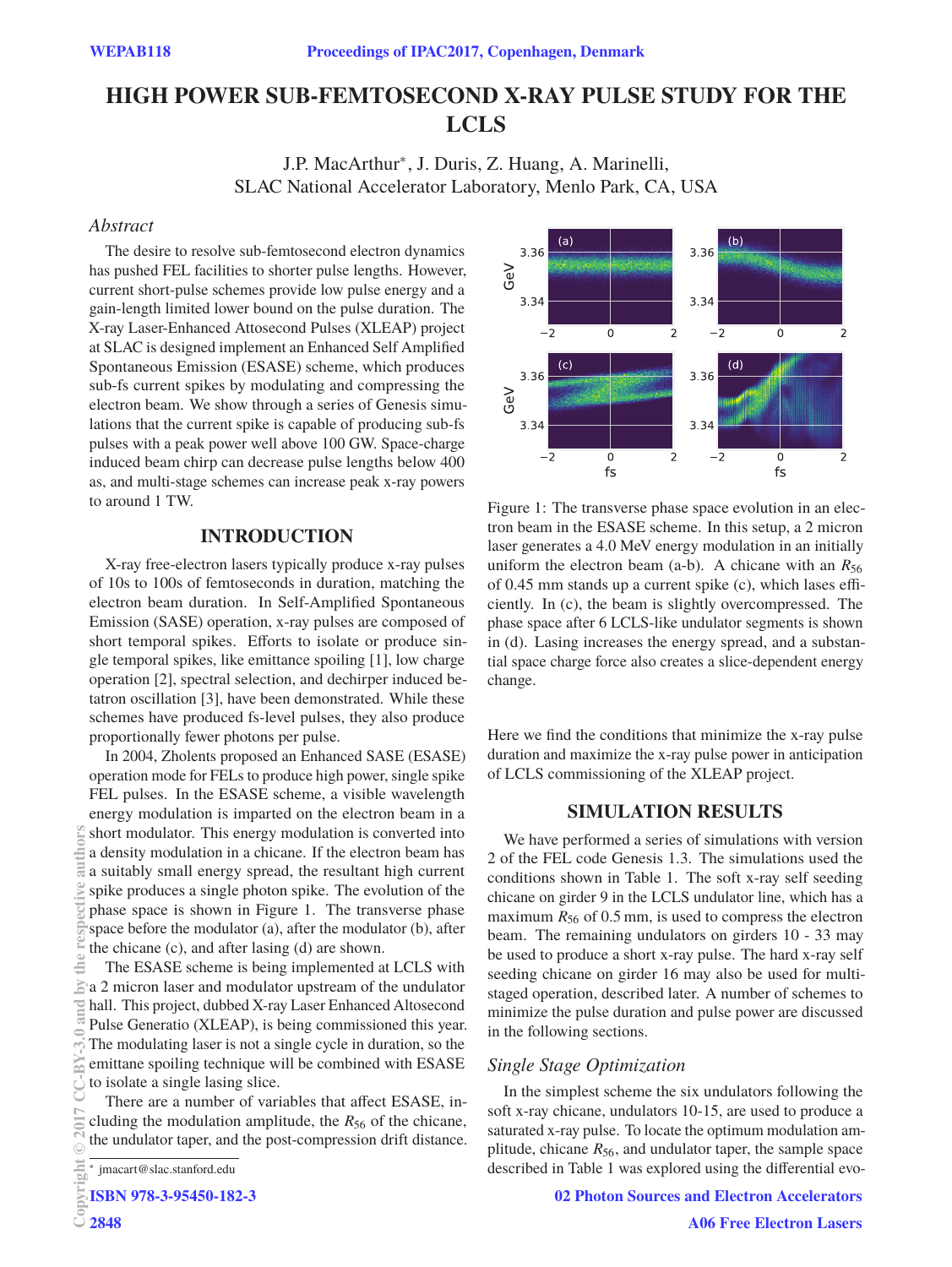| 3.55 GeV                                |
|-----------------------------------------|
|                                         |
| $2.54 \,\mathrm{MeV}$                   |
| 4 k A                                   |
| $500 \text{ eV}$                        |
| $0.4 \,\mathrm{\mu m}$                  |
| $0 \,\mathrm{mm}$ - $0.5 \,\mathrm{mm}$ |
| 0 MeV - 17 MeV                          |
| $-2.9$ $-2.9$                           |
|                                         |

Table  $1:$  LCLS-Like Simulation Parameters

lution algorithm [4]. This optimization algorithm minimizes the pulse duration while searching through the sample space. At each optimization step, the fitness is calculated as the median fwhm duration of 16 time-dependent simulations, with a penalty for pulses below a threshold peak power of 20 GW.

The results of the optimization are shown in Figure 2. In this figure, the median peak x-ray pulse power and medianfwhm x-ray width (b) are plotted as a function of the *R*<sup>56</sup> and modulation amplitude. The differential evolution algorithm samples the search space more densely where the pulse duration is short.



Figure 2: The peak power (top) and fwhm duration (bottom) are shown for a 6 undulator segment optimization. The undulator segment taper was also part of this optimization, though this axis is not shown explicitly. In this plot the non-uniform sampling of the sample space results the optimization algorithm's search through parameter space. The black line indicates the  $R_{56}$  required to stand the slice up vertically.

The pulse duration is minimized in areas where the beam is fully compressed. Full compression, defined as the point at which the slice is vertical in transverse phase space, is represented by the black line in Figure 1. Near full compres-

**02 Photon Sources and Electron Accelerators**

sion, the pulse width reaches a minimum of 60 as. Powers exceeding 100 GW are also possible with this scheme. The optimal taper slope is nearly zero is this 6 undulator scheme.

<sup>2</sup><br>Since the peak current in the ESASE scheme is so large, only about six undulators are required to reach maximum powers. In the previous section, the first undulators after the compression are used. However, the final undulators may be used instead. In this scheme, the space charge from the current spike acts to give a chirp to the electron beam.

Using a 1D space charge formulation [5], we can allow the electron beam to drift for 50 meters prior to lasing. in Figure 3 (left) we display the longitudinal energy loss of an optimally overcompressed beam. The resultant x-ray pulse, shown in Figure 3 (right), is even shorter in duration than those seen in the previous section. The overcompressed beam was seen to be optimal after an optimization over the modulation amplitude,  $r_{56}$  and taper following a 50 m drift.

A reverse taper is also applied in this undulator line. The reverse taper is required to maintain resonance as photons slip forward into slices with a high beam energy. Eight undulators were used in these simulations.



Figure 3: The longitudinal energy loss due to space charge in an overcompressed beam (left), and the resultant x-ray pulses (right) from eight simulations. This space charge force chirps the beam. A reverse taper is applied to the undulator in order to match the positively chirped parts of the electron beam.

Another scheme to improve the baseline single stage ESASE performance is to use a multi-stage lasing approach. In this scheme, two adjacent high current spikes generate x-rays in the six undulators between the soft x-ray chicane and hard x-ray chicane. The electron beam is then delayed by approximately 2 microns in the hard x-ray chicane, so that in the following six undulators, the rear x-ray pulse is amplified by the front electron beam spike.

The power evolution in this scheme is shown in Figure 4 (bottom). Here we begin with a 90 GW seed from the first stage, chosen from the single stage optimization. The delay from the hard x-ray chicane and the taper of the second stage